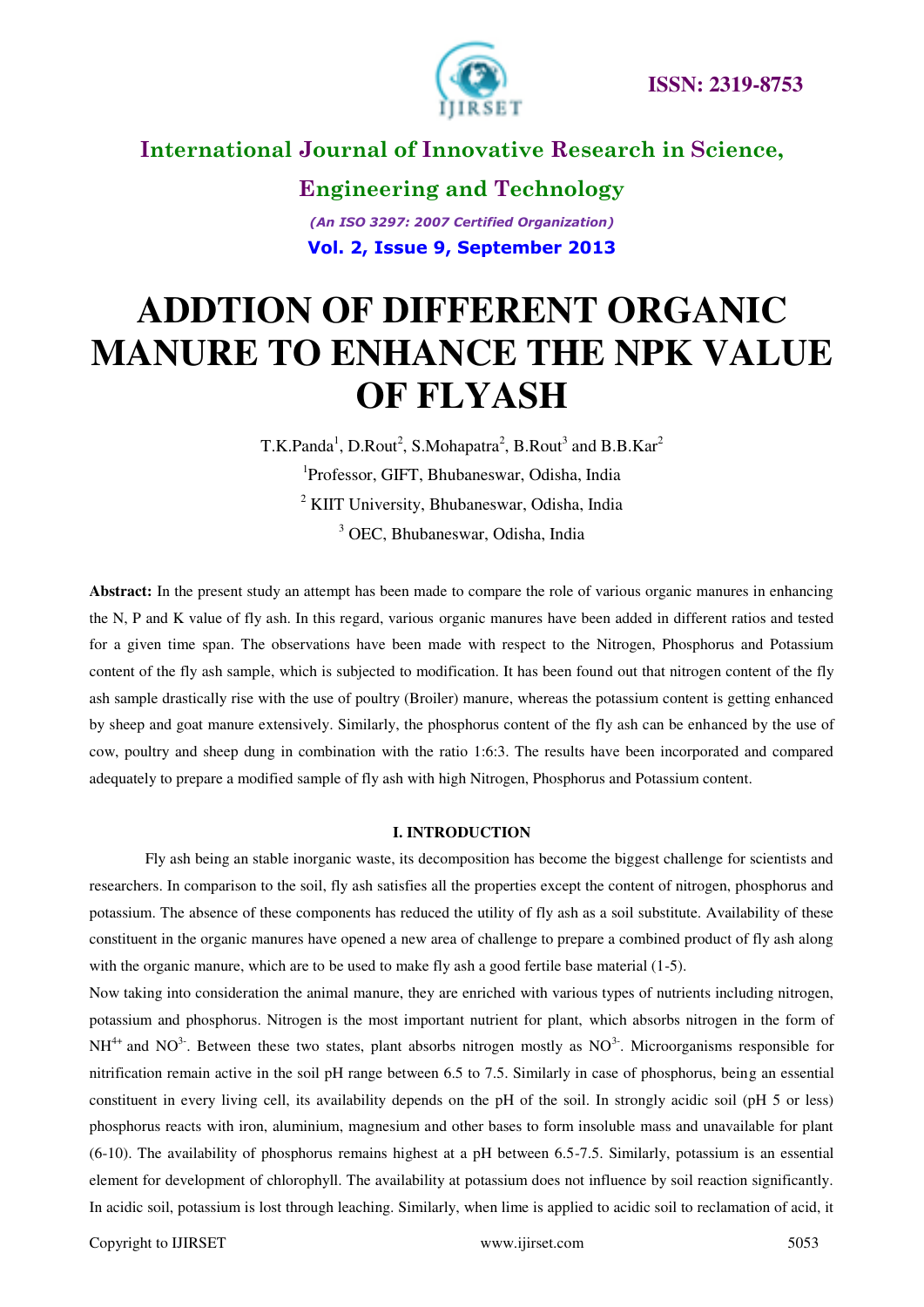

## **International Journal of Innovative Research in Science,**

# **Engineering and Technology**

*(An ISO 3297: 2007 Certified Organization)*  **Vol. 2, Issue 9, September 2013**

results in increase in potassium fixation of soil and potassium becomes non-available in the soil. So, at a suitable pH all the three parameters N, K, and P remains adequate in a soil to enhance its fertility. In the present study, a class-F fly ash is used as the base material in which the NPK concentration has to be enhanced.

### **II. MATERIALS AND METHODS**

The chemical composition of the fly ash is given in Table-1. To carry out the study, 4 different types of organic manures are taken into consideration and are added to the fly ash with specific conditions. The chemical composition of the manures are given in Table-2.

| <b>Components</b>              | % composition |  |  |
|--------------------------------|---------------|--|--|
| SiO <sub>2</sub>               | 45.91         |  |  |
| $Al_2O_3$                      | 25.15         |  |  |
| Fe <sub>2</sub> O <sub>3</sub> | 5.78          |  |  |
| CaO                            | 6.78          |  |  |
| MgO                            | 2.61          |  |  |
| $K_2O$                         | 0.98          |  |  |
| Na <sub>2</sub> O              | 0.81          |  |  |
| $P_2O_5$                       | 2.09          |  |  |
| MnO                            | 0.43          |  |  |
| LOI                            | 9.46          |  |  |

#### **Table-1 Chemical Composition of raw fly ash**

### **Table-2 Nutrient Content of the Manures (as excreted)**

#### **(Pounds per ton Manure)**

#### **(Lb Nutrient/T) (manure)**

| <b>Manures</b>    | N    | $P_2O_5$ | $K_2O$ |
|-------------------|------|----------|--------|
| Cow and Buffalo   | 13.8 | 6.1      | 4.3    |
| Poultry (Broiler) | 22.7 | 15.3     | 16.2   |
| Pig               | 17.4 | 7.1      | 9.5    |
| Goat & Sheep      | 20.5 | 23.8     | 24.6   |

### **III. RESULT AND DISCUSSION**

In order to enhance the NPK content of fly ash, different types of animal manures are added to it. The process of embedment of nitrogen, potassium and phosphorus is carried out in 3 different steps as given below:-

i. Activation of Fly ash